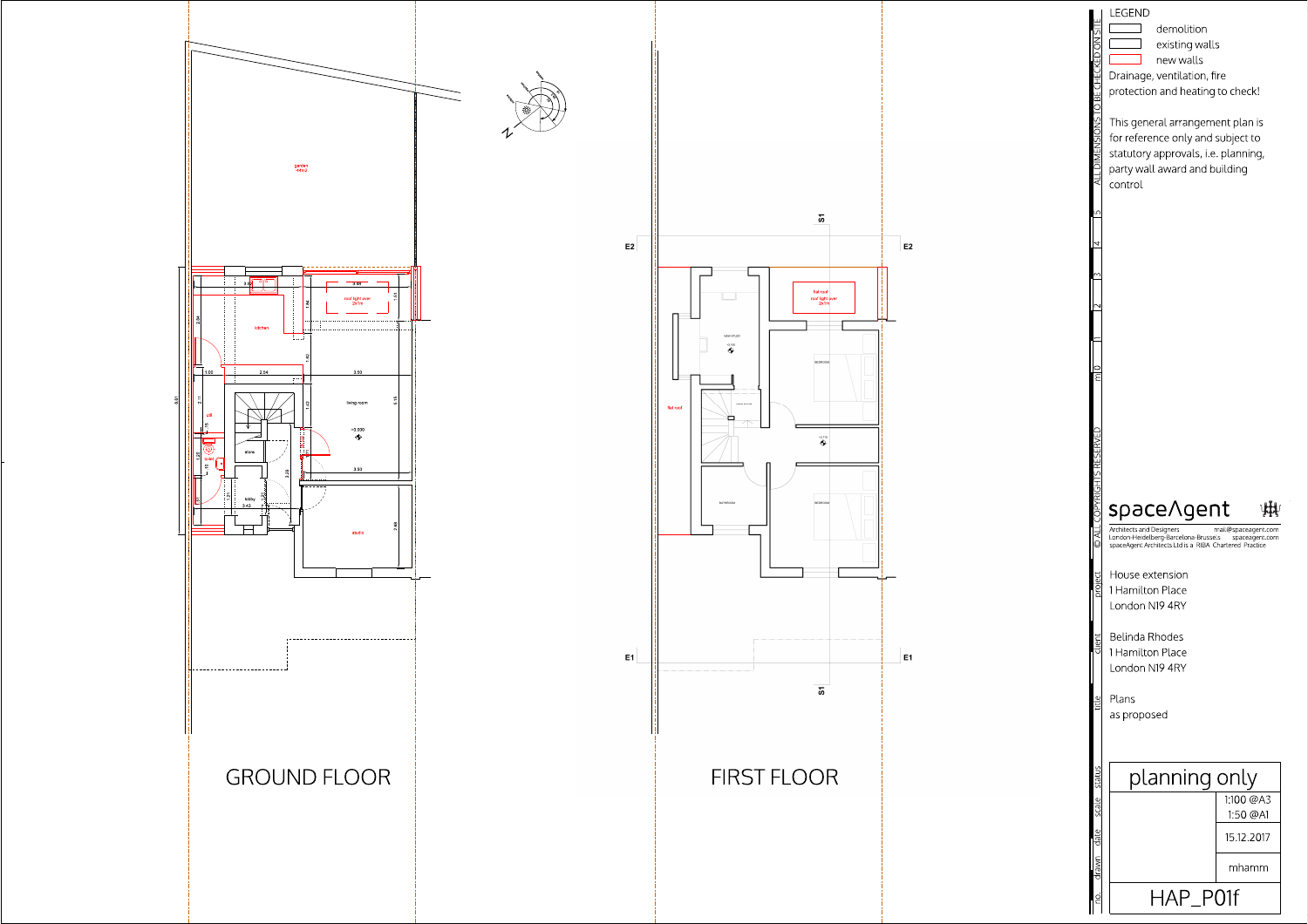![](_page_1_Figure_1.jpeg)

![](_page_1_Figure_2.jpeg)

![](_page_1_Figure_3.jpeg)